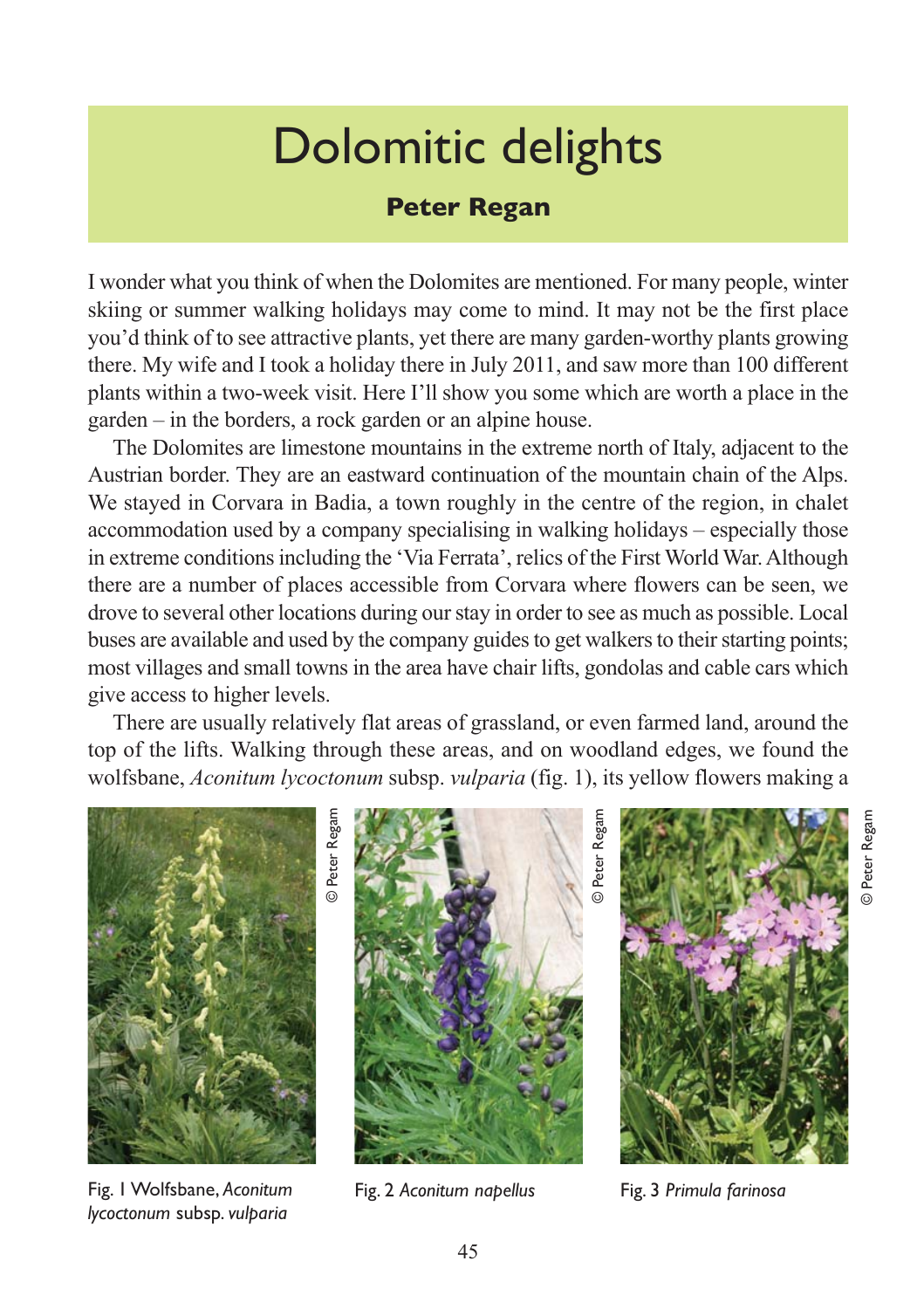© Peter Regam © Peter Regam



Peter Regam © Peter Regam  $\overline{\circ}$ 



Fig. 6 *Allium victorialis*

Fig. 4 *Lilium bulbiferum* var. *croceum*

Fig. 5 *Lilium martagon* 

pleasing contrast to the usual blues of this genus like *Aconitum napellus* (fig. 2). Within the woods we found *Paris quadrifolia*, a British native found in damp woods on calcareous soils and, in more open conditions, *Primula farinosa* (fig. 3) – the only primula we saw. There were also several orchids, including the lesser butterfly (*Platanthera bifolia*) and the red and pink vanilla orchids (*Gymnadenia rubra* and *G. nigra*).

When driving along a route notorious for hairpin bends (more than 30!) we spotted a group of bright flowers on a hillside. On our return we stopped to take pictures of a

© Peter Regam © Peter Regam



Fig. 7 *Aster alpinus*





Fig. 8 *Doronicum austriacum*

large patch of *Lilium bulbiferum* var. *croceum* (fig. 4), a strikingly coloured flower. Surprisingly, in view of its name, there were not many bulbils visible on the stems. In our garden we grow the tiger lily, *L. lancifolium* (once known as *L. tigrinum*), a Turk's cap lily which has bulbils in most of the leaf axils. We also grow the common European Turk's cap, *Lilium martagon,* which has naturalised in the garden, but here it seemed to occur as isolated individuals (fig. 5). There were relatively few bulbs in flower; the only others were two species from the onion family, *Allium victorialis* (fig. 6), with a not very interesting flower and, in a very wet area with a stream running through it, a mass of chives, *Allium schoenoprasum*, including a rare albino form.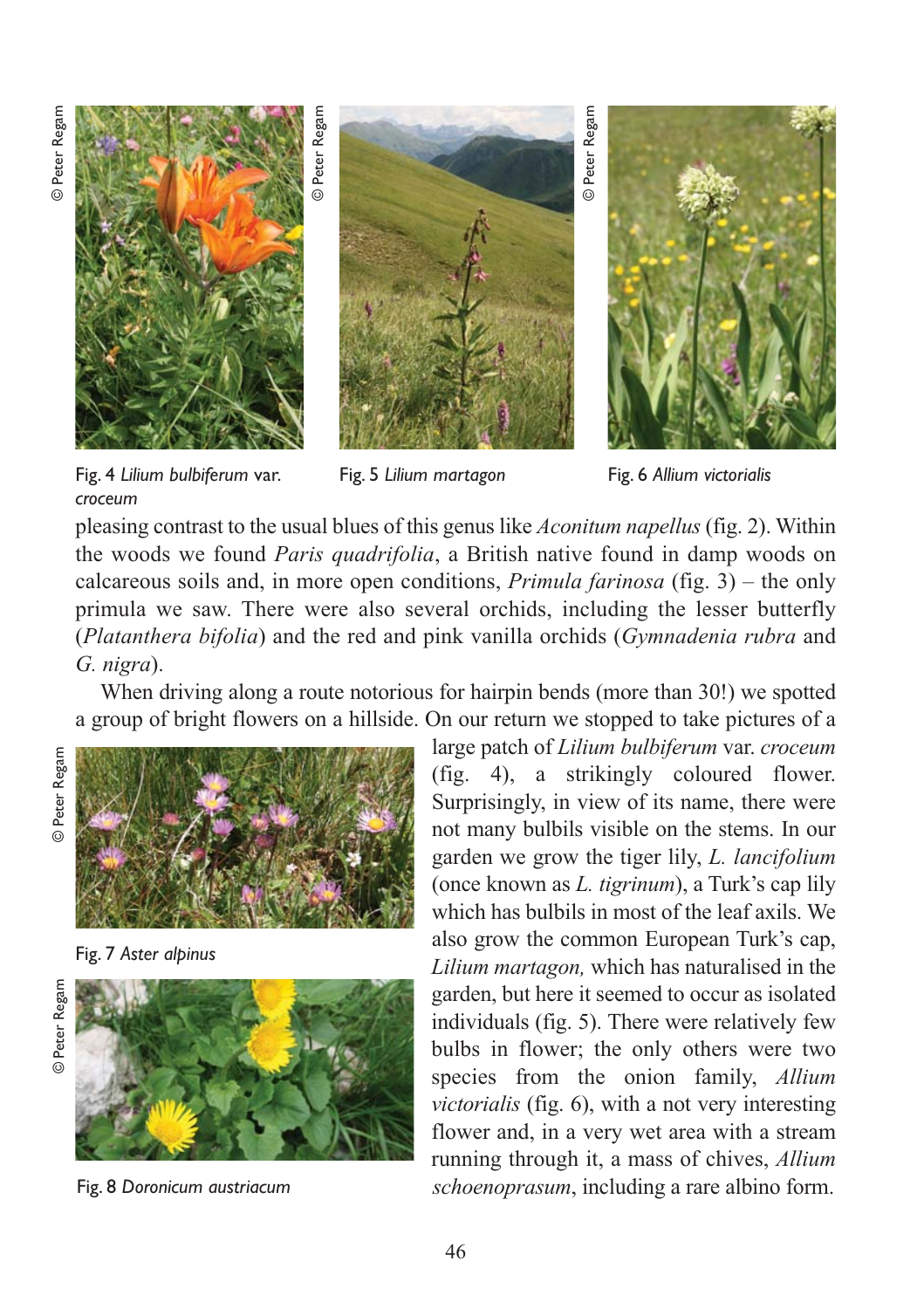

Fig. 9 *Buphthalmum salicifolium*

Fig. 10 *Crepis aurea*

On other days we found a range of *Asteraceae*, including *Aster alpinus* (fig. 7), and two large yellow daisies, *Doronicum austriacum* (fig. 8) and *Buphthalmum salicifolium* (fig. 9). For some reason these don't seem as popular in gardens as the later-flowering species such as *Helenium, Helianthus* and *Rudbeckia*. Brighter splashes of colour were provided by *Crepis aurea* (fig. 10) and *Senecio abrotanifolius*(fig. 11), although people may be reluctant to introduce either of them into a garden, and certainly not the sadly named *Senecio squalidus*! More welcome in the garden would be *Scabiosa vestina* (Contents page) (this may be *S. lucida*), the sage *Salvia pratensis* (fig. 12), or *Anemone baldensis* (fig. 13).

Gentians were the most diverse genus we saw, with at least five species. Some blueflowered members of the genus we photographed were *Gentiana bavarica* (fig. 14), *G. terglouensis* (fig. 15), *G. clusii* (fig. 16) and *G. utriculosa* (fig. 17). These are all very similar and probably only of interest to a specialist grower. There was also a rare UK



Fig. 11 *Senecio abrotanifolius*

Fig. 12 *Salvia pratensis*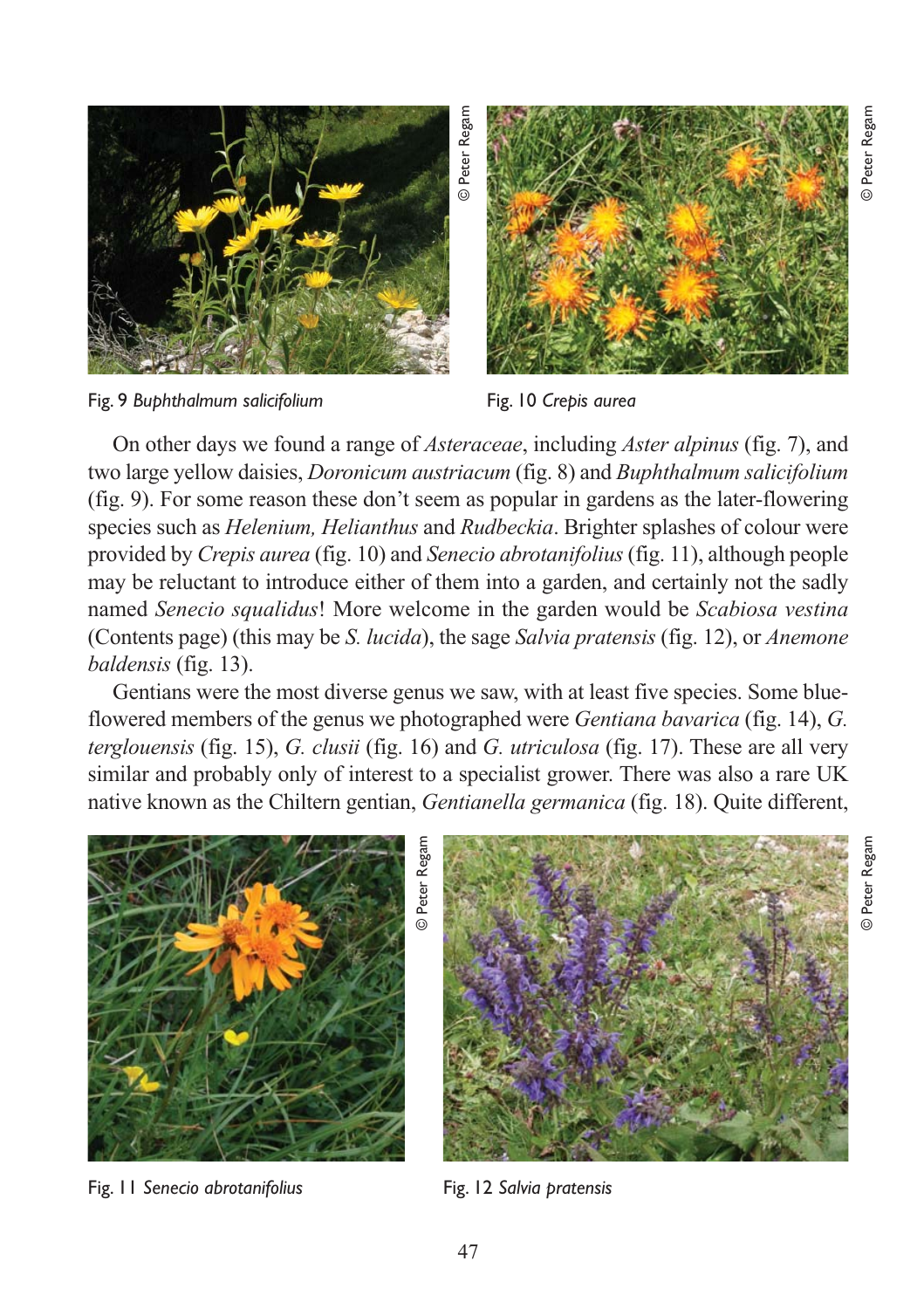© Peter Regam © Peter Regam



Fig. 13 *Anemone baldensis* 



Fig. 15 *Gentiana terglouensis*

© Peter Regam © Peter Regam



Fig. 17 *Gentiana utriculosa*

Fig. 14 *Gentiana bavarica*

© Peter Regam

© Peter Regam

Peter Regam



Fig. 16 *Gentiana clusii*



Fig. 18 *Gentianella germanica*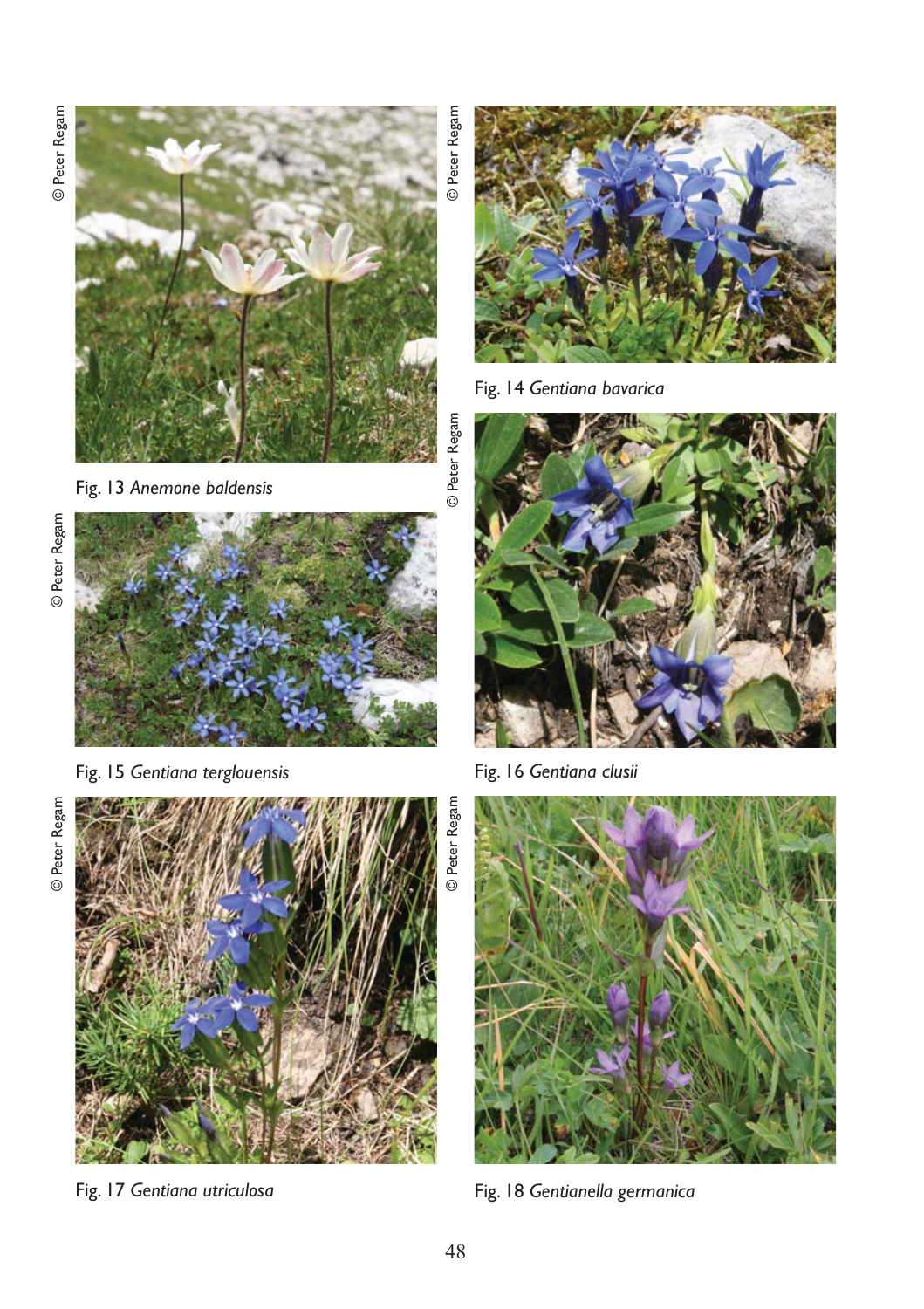

Fig. 19 *Gentiana punctata*



Fig. 21 *Phyteuma orbiculare*



Fig. 23 *Campanula cochlearifolia*

Fig. 20 *Veratrum album*



Fig. 22 *Campanula barbata*



Fig. 24 *Dianthus glacialis*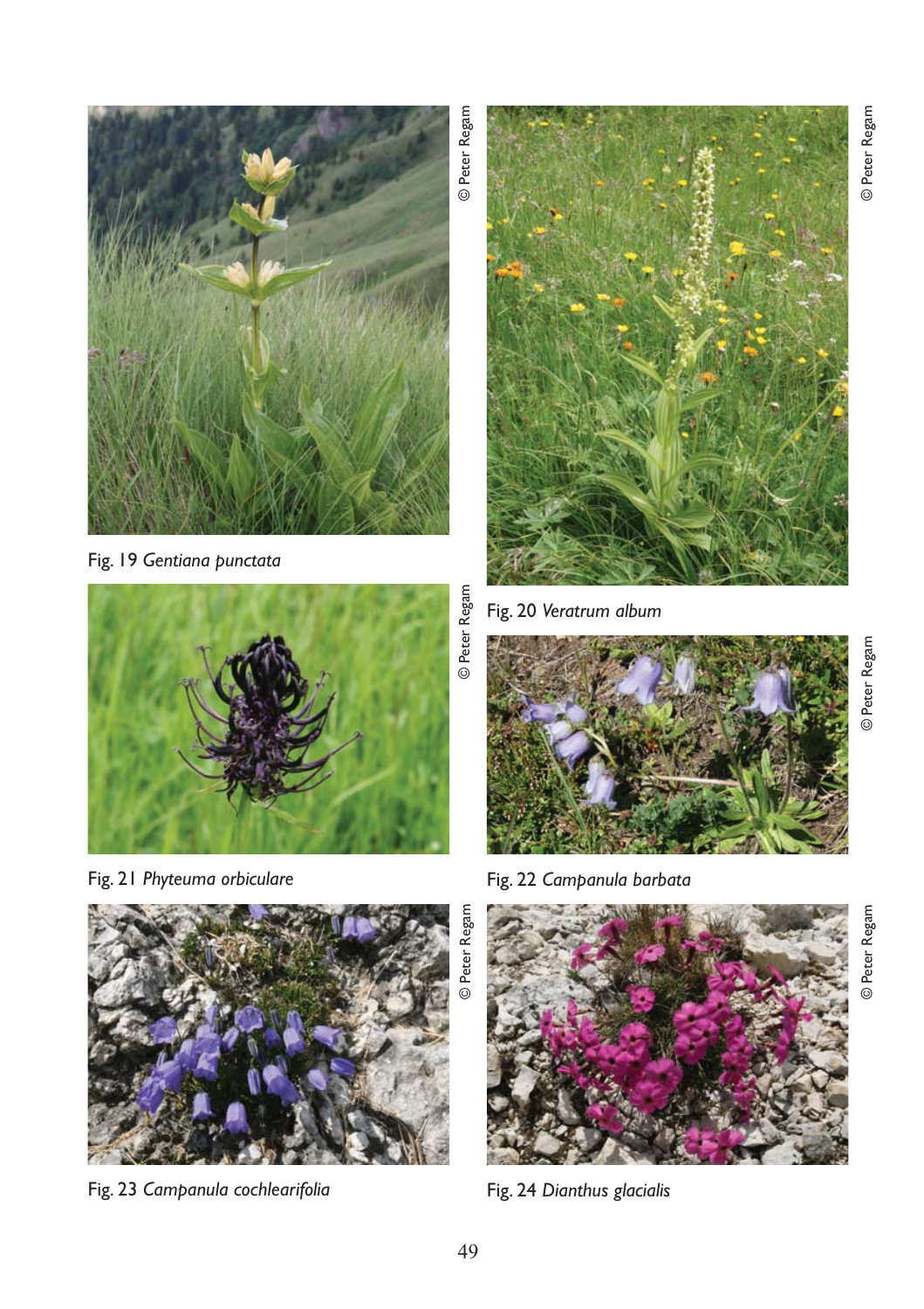© Peter Regam © Peter Regam



Fig. 25 *Linaria alpina*



Fig. 26 *Armeria maritima*





Fig. 27 *Potentilla nitida*



Fig. 28 *Dryas octopetala*

and much taller, was *Gentiana punctata* (fig. 19), the spotted yellow-flowered gentian, which also occurs here. We have previously seen it in the Pyrennees, where it is a highaltitude plant, replacing *Gentiana lutea* as you ascend the mountains (we didn't find *G. lutea* on this trip). Both these gentians can be confused in early stages of growth with *Veratrum album* (fig. 20), as the basal leaves are similar. We grow both *G. lutea* and *V. album* in our garden.

One day we found the striking campanula relative, *Phyteuma orbiculare* (fig. 21), growing in open grassland; its relatives are in the *Plant Finder* but we have rarely seen them in gardens. More usual bellflowers were seen: *Campanula barbata* (fig. 22) in open sunny areas, and *C. cochlearifolia* in similar places but also in bare rock areas



Fig. 29 *Daphne cneorum*



Fig. 30 *Rhododendron ferrugineum*